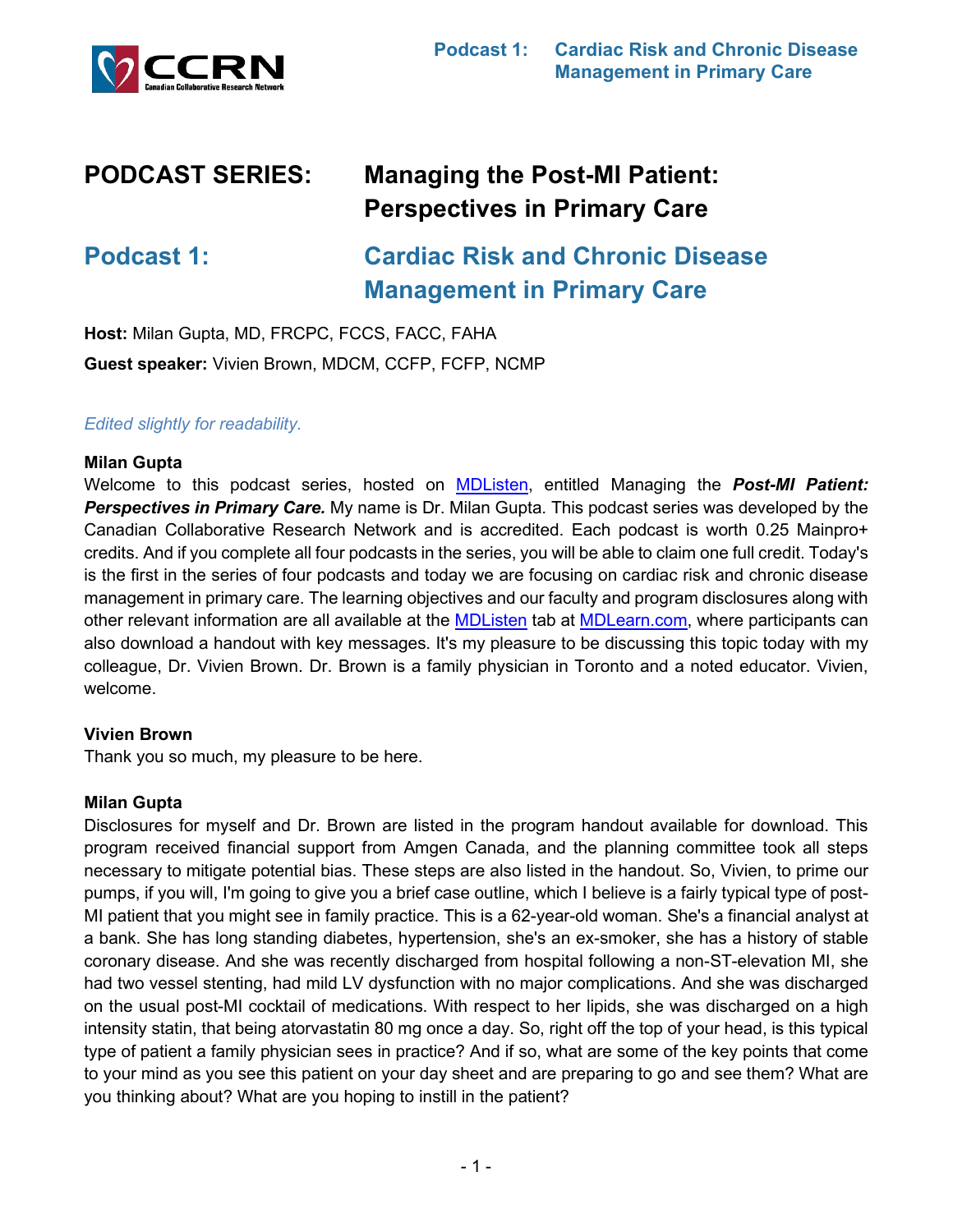# **Vivien Brown**

Well, I think this is a very typical patient, multiple comorbidities, ex-smoker. This is the kind of thing that we do see. And I think it's really important that we have some notion of exactly what went on in the hospital, some discharge summary so that we can follow this patient and help the patient understand that they now have a chronic disease. They didn't just have a bypass mechanically of a local problem. And I think that concept of understanding that this is an ongoing issue is sometimes very hard for a patient to accept. They're in the hospital and the cardiologist says, you're fine, and you're okay, and we did a stent and you're done. Well, you're not done. And I think part of what family practice needs to do is to really explain what drugs someone is on and why. Why are they on dual antiplatelet therapy and for how long? What is important about this cocktail, as you said, that they got leaving the hospital? Because I think if people understand what they're taking, they're more likely to adhere to the regimen that's been advised.

#### **Milan Gupta**

We obviously understand as physicians that medications are necessary in life saving in patients following an MI. But what about the role of behavioral and lifestyle modifications, participation in cardiac rehab? Is that a discussion point for you with these patients?

#### **Vivien Brown**

Absolutely. There is a waitlist for cardiac rehab, but I think it's really important so that patients understand they're making changes for the rest of their life. They're not trying to lose weight for an event or be really good for the next blood test. They're really making changes that they can live with. And I don't underestimate the importance of the lifestyle changes. You know, the drugs are excellent, and that's important. But lifestyle changes, for example, someone learning to quit smoking, is going to have a huge impact on their long-term longevity.

# **Milan Gupta**

Excellent. Now, we know that lipid management and specifically LDL cholesterol-lowering really is foundational in the prevention of coronary disease and is particularly important in the post-MI patient because the risk of recurrent events is highest in the first few months and certainly in the first year after an MI. What often gets lost in the mix, though, is the patient is discharged, in this case on a high intensity statin, without any explicit instructions as to timing of follow-up for reassessing the LDL cholesterol, or even who is responsible for that. Should it be the family doc? Should it be the cardiologist? Should it be the cardiac rehab clinic? So again, in your practice, who takes ownership of lipid management for these high-risk patients, and what is what is the timing around when you want to reassess the patient's lipid profile?

#### **Vivien Brown**

Milan, quite truthfully, you're talking to a family doctor who's biased in favor of family medicine. You know, I think in the long run it's family medicine that's going to take care of this patient for ongoing issues. And whether I see the patient back at that two-week interval from discharge, which is what is encouraged in family medicine, hospital discharge, see within two weeks, or whether I see that patient closer to four weeks. By four weeks I want to do some blood tests and I want to see where someone is going. I know this podcast is all audio. But I actually brought one of the models that I use. I was going to show this on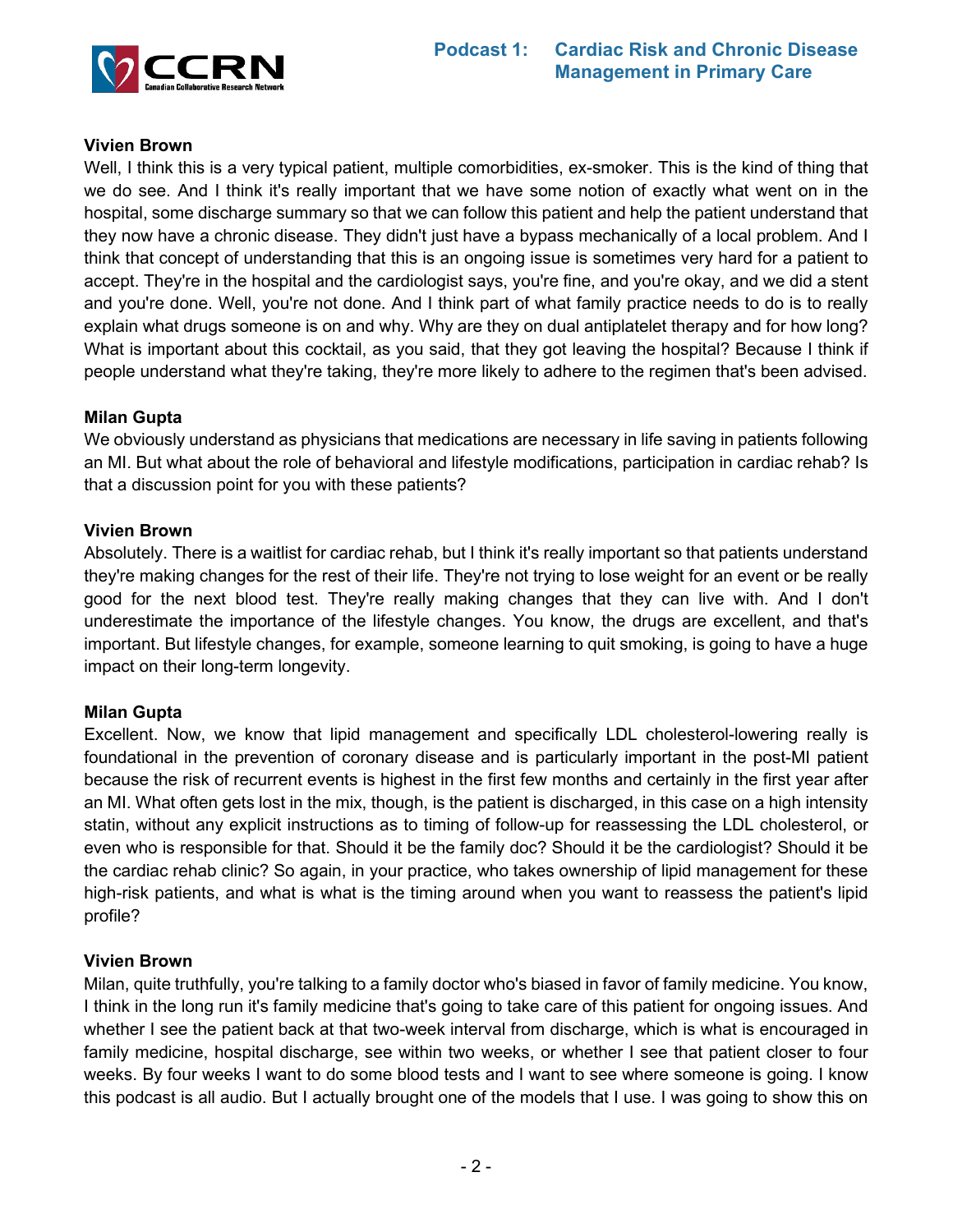

# **Podcast 1: Cardiac Risk and Chronic Disease Management in Primary Care**

screen to explain to patients why lipid lowering is so important. And why, of course, blood pressure lowering is so important, because those two things together I think are in the hands of the family doctor. We see the patients. Often, they come in with family members, they may be coming in for flu shots, they're coming in for different things at different times. And so that ongoing relationship is really important. And we don't want to discourage the value of diet and exercise and making good lifestyle choices. But we need to be very clear about what is modifiable for this patient and what isn't.

## **Milan Gupta**

I think that last point is particularly important because often patients believe that lifestyle changes can have major effects on LDL cholesterol. And while we know they can have major effects on triglycerides, on glucose, dietary changes have very modest effect on LDL. And I think, like you said, if patients become educated about that it may make them more willing to be adherent with their long-term statin therapy. When would you typically recheck the lipid profile in a patient discharged following an MI?

#### **Vivien Brown**

I personally want to do this quickly. I want to do this by four to six weeks because I want them to see the numbers. Patients love knowing their numbers, there's no question about that. And if they see how successful they are, and how low their LDL is, if they've got their LDL to the threshold that we're aiming for, it's extremely reassuring, and they're more likely to continue, and they're more likely to have a good concept. Alternatively, if by four weeks, which is a short timeframe after a heart attack, patients are generally listening in that first four weeks, they want to do everything right so they don't end up back in emergency. And if at four weeks, they clearly are far from the threshold that we're looking for, it really is time to have a discussion and move forward about other choices.

#### **Milan Gupta**

You know, family docs are usually the first point of care following hospital discharge, right? A patient like this may very well come and see their cardiologist but that often may not happen for several months after an MI. And hopefully, the messaging will be reinforced at the cardiology visit as well. So, it sort of brings home that whole concept of collaborative or shared care. But I agree with you, family docs are vital in helping our patients get to their targets, whether their lipids or blood pressure or even lifestyle. We talked about the timing of labs when you typically make an adjustment in lipid therapy, whether it's increasing a statin dose or adding a second agent. Again, when do you bring that patient back? Or do you? Do you then recheck the lipids and book another follow-up? Or do you assume that the lipids will end up where you want them? How do you handle that?

#### **Vivien Brown**

I think for the patient, they need to understand that this is important. They need to understand that this is urgent. I can't go away and say, go home for three to six months and watch your weight and watch your diet, and we'll see how it goes. That's fine in a very low-risk person, maybe for primary prevention, when we're just talking about lifestyle. But in someone that's just had an event, I want to know that they are at their threshold as quickly as possible. So, if I'm adding in a second agent, I'll again repeat their blood in four to six weeks. And the reason I say four to six weeks is because everybody has something in their life. Four weeks is not always doable for everyone. And that's fine, we can wait as long as six, but I'm not sending them away for three months. When I give them that lab requisition, either in their hand, or I've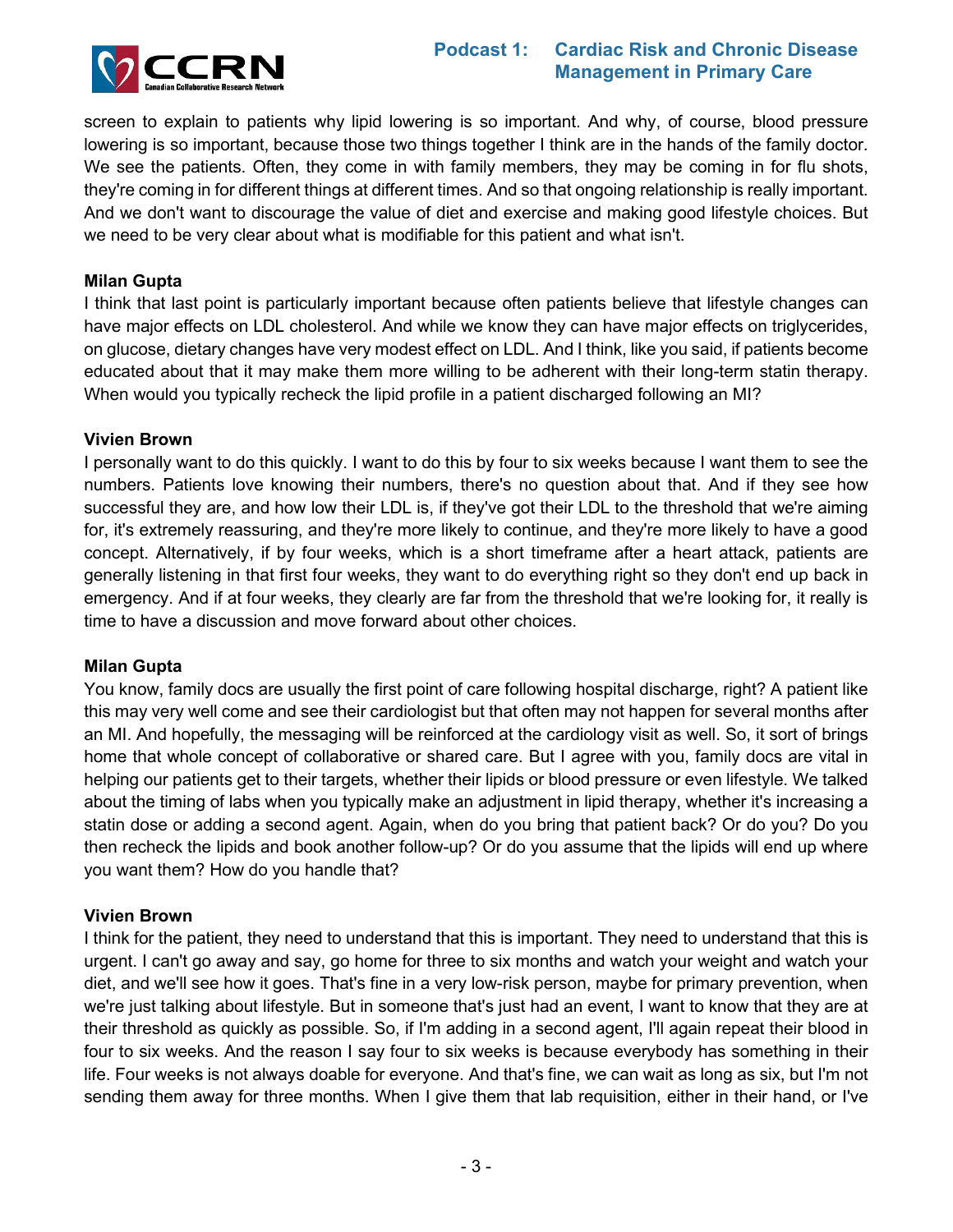

# **Podcast 1: Cardiac Risk and Chronic Disease Management in Primary Care**

emailed it to them, I explain why I'm doing liver function, why I'm going to accept minor changes in liver function. I want them to understand that this is ongoing care, this is not a one-shot deal. People now can access their own results, and if their ALT is 40 instead of 36, they'll phone you and say something's wrong. I think we need to really manage expectations when we give that requisition so that they know what to expect, and why we're watching this so closely. Now the whole goal is to prevent another event.

#### **Milan Gupta**

Very good. So just in closing, then, the post-MI patient is at very high risk in those first few months or a year. But eventually they transition, hopefully, into a patient with stable coronary disease and a more manageable risk profile. And that brings up the whole area of chronic disease management in primary care. What would you say are your key messages around chronic coronary disease management?

#### **Vivien Brown**

I think that patients need to understand that they are automatically high risk forevermore. That doesn't mean walking out the door, they're going to have an event, but they are high risk because they've already had their first event. And what we want to do is help them be a partner in their health care management, in order to continue to be adherent to the choices that they're making - the medications, the lifestyle changes. You know, I think patients get fatigued. We talk about vaccine fatigue now with COVID. I think patients get fatigued about hearing they have chronic heart disease. And my role as their doctor is to say, yes, you've got chronic heart disease, but our goal is to keep it stable, to keep you low risk, to keep you independent, to keep you in the community. That's what this is all about. And I think what we really want to do is be aggressive right from the get-go so that people take this seriously, understand that whether they've had a bypass or a stent or whatever, it's not just that vessel in that location. This is a chronic disease in all their vessels, and we can manage it well. But only if they're a good partner. I can't fix what they don't want to fix.

#### **Milan Gupta**

If I were to summarize what you're trying to tell me, it sounds like, clearly there's got to be a collaborative approach between the family physician and the patient. Communication is key so that the patient understands they now have a chronic disease placing them at high risk, and that while lifestyle modifications are always helpful, they're going to need additional help in the form of medications, in this case, to get their LDL to below treatment thresholds. And that close is not good enough. We need aggressive care to maximally improve their long-term outcomes. And that if our patients and our family physicians and the rest of our healthcare team work well together with these goals in mind, we should be able to do very good for our patients.

#### **Vivien Brown**

You know, Milan, I've used the term that it's time for aggressive prevention. And what we want to do is prevent another episode. This patient's already been identified. We know they have chronic disease. Let's prevent another episode.

#### **Milan Gupta**

Couldn't agree more. Vivien, it's been a great pleasure speaking with you today. I'd like to thank you.